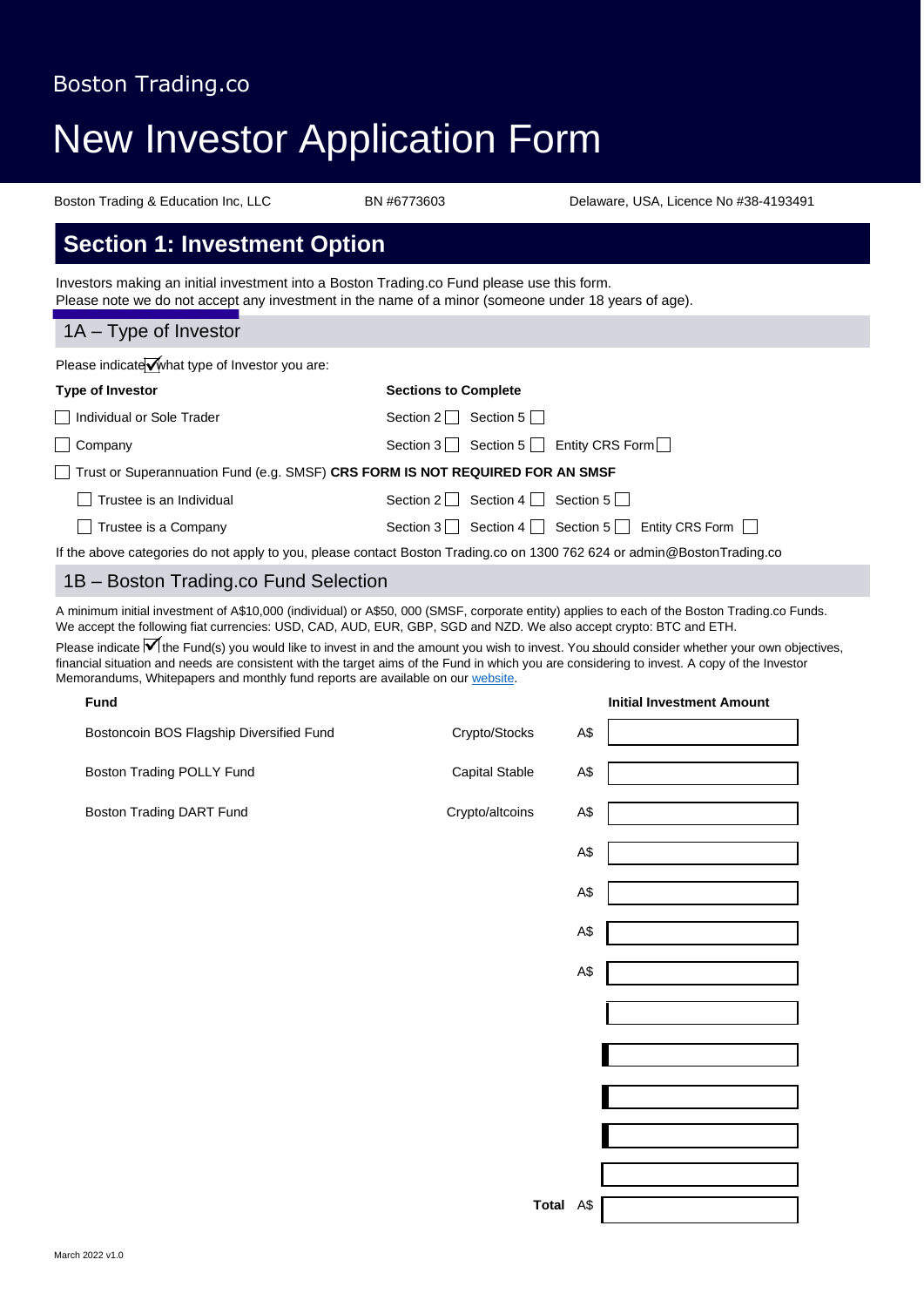|                                                      | Section 2: Individual or Sole Trader or Individual Trustee                                                        |                                                          |                                                                                         |
|------------------------------------------------------|-------------------------------------------------------------------------------------------------------------------|----------------------------------------------------------|-----------------------------------------------------------------------------------------|
| Type of Investor V                                   |                                                                                                                   |                                                          |                                                                                         |
| In my name only<br>(Complete Sections<br>2A and 2D)  | Jointly with another<br>Individual (Complete<br>Sections 2A, 2B and 2D)                                           | As a Sole Trader<br>(Complete Sections<br>2A, 2C and 2D) | As an Individual Trustee for a<br>Trust (Complete Sections 2A,<br>2B, 2D and Section 4) |
| 2A - Individual 1                                    |                                                                                                                   |                                                          |                                                                                         |
| Given Name(s)<br>Title                               |                                                                                                                   | Surname                                                  |                                                                                         |
|                                                      |                                                                                                                   |                                                          |                                                                                         |
| Date of Birth (DD/MM/YYYY)<br>$\prime$               | Country of Birth                                                                                                  | Citizenship                                              |                                                                                         |
| Residential Address (street number and name)         |                                                                                                                   |                                                          |                                                                                         |
|                                                      |                                                                                                                   |                                                          |                                                                                         |
| Suburb                                               | <b>State</b>                                                                                                      | Country                                                  | Postcode                                                                                |
| Tax Information/FATCA and CRS Declaration            |                                                                                                                   |                                                          |                                                                                         |
|                                                      | 1. Are you a tax resident of any other country outside of Australia?                                              |                                                          |                                                                                         |
|                                                      | $\Box$ Yes (if yes, please go to question 2) $\Box$ No (if no, please provide your TFN or exemption reason below) |                                                          |                                                                                         |
| Australian Tax File Number (TFN) or Exemption Reason |                                                                                                                   |                                                          |                                                                                         |
|                                                      |                                                                                                                   |                                                          |                                                                                         |
|                                                      | 2. Do you have a Global Intermediary Identification Number (GIIN)/US Tax Payer Identification number (TIN)?       |                                                          |                                                                                         |
| Yes (if yes, please provide)                         | No                                                                                                                |                                                          |                                                                                         |
| <b>GIIN/TIN Number</b>                               |                                                                                                                   |                                                          |                                                                                         |
|                                                      |                                                                                                                   |                                                          |                                                                                         |
|                                                      |                                                                                                                   |                                                          |                                                                                         |
|                                                      |                                                                                                                   |                                                          |                                                                                         |
| 2B - Individual 2                                    |                                                                                                                   |                                                          |                                                                                         |
| Given Name(s)<br>Title                               |                                                                                                                   | Surname                                                  |                                                                                         |
|                                                      |                                                                                                                   |                                                          |                                                                                         |
| Date of Birth (DD/MM/YYYY)                           | Country of Birth                                                                                                  | Citizenship                                              |                                                                                         |
|                                                      |                                                                                                                   |                                                          |                                                                                         |
| Residential Address (street number and name)         |                                                                                                                   |                                                          |                                                                                         |
|                                                      |                                                                                                                   |                                                          |                                                                                         |
| Suburb                                               | <b>State</b>                                                                                                      | Country                                                  | Postcode                                                                                |
|                                                      |                                                                                                                   |                                                          |                                                                                         |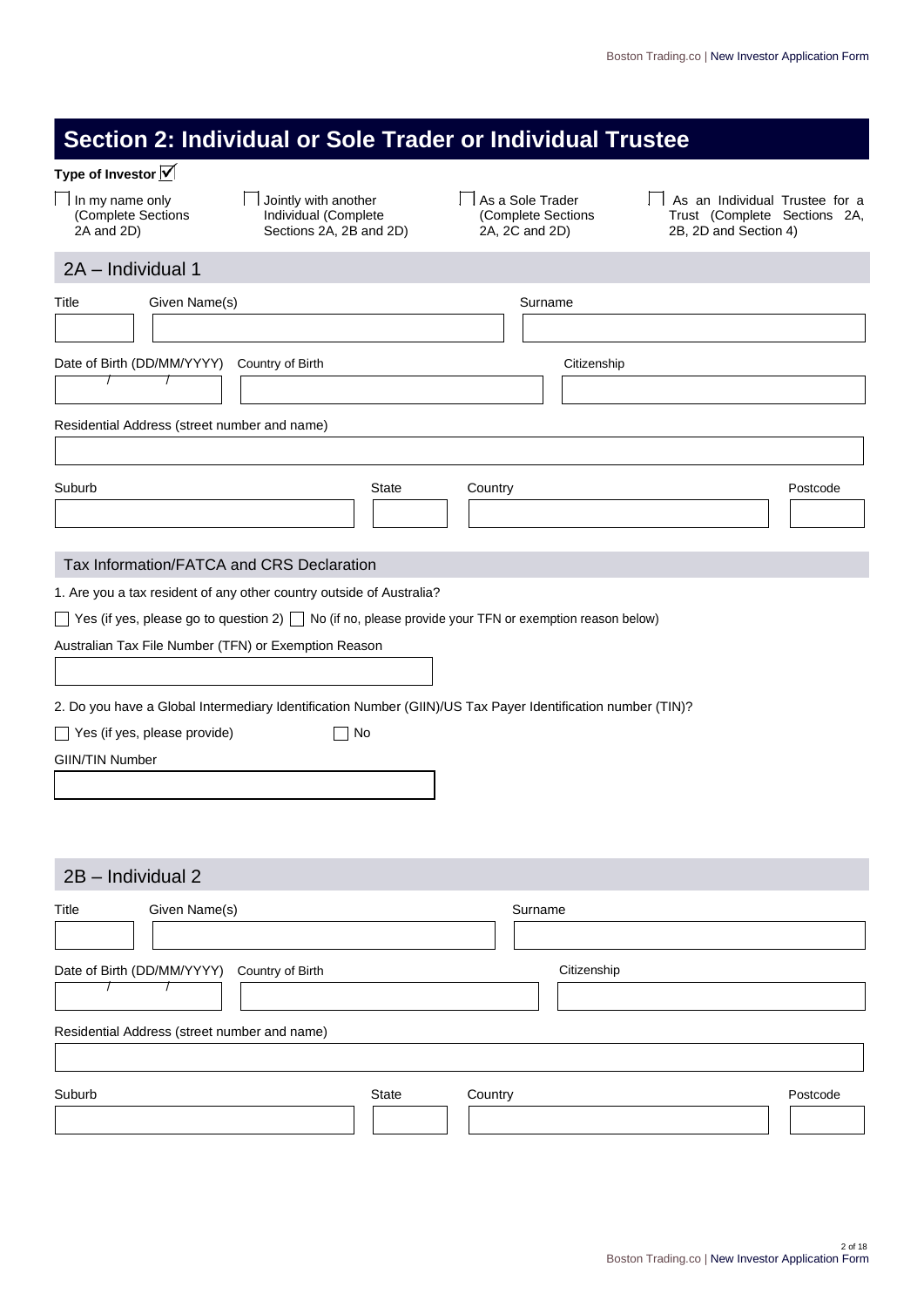#### Tax Information/FATCA and CRS Declaration

|  |  |  |  | 1. Are you a tax resident of any other country outside of Australia? |  |
|--|--|--|--|----------------------------------------------------------------------|--|
|  |  |  |  |                                                                      |  |

 $\Box$  Yes (if yes, please go to question 2)  $\Box$  No (if no, please provide your TFN or exemption reason below)

Australian Tax File Number (TFN) or Exemption Reason

2. Do you have a Global Intermediary Identification Number (GIIN)/US Tax Payer Identification number (TIN)?

| $\Box$ Yes (if yes, please provide) | $\Box$ No |
|-------------------------------------|-----------|
|                                     |           |

GIIN/TIN Number

### 2C – Sole Trader

Business Name

ABN

#### Tax Information/FATCA and CRS Declaration

1. Are you a tax resident of any other country outside of Australia?

 $\Box$  Yes (if yes, please go to question 2)  $\Box$  No (if no, please provide your TFN or exemption reason below)

Australian Tax File Number (TFN) or Exemption Reason

2. Do you have a Global Intermediary Identification Number (GIIN)/US Tax Payer Identification number (TIN)?

|  | $\Box$ Yes (if yes, please provide) | $\Box$ No |  |
|--|-------------------------------------|-----------|--|
|  |                                     |           |  |

GIIN/TIN Number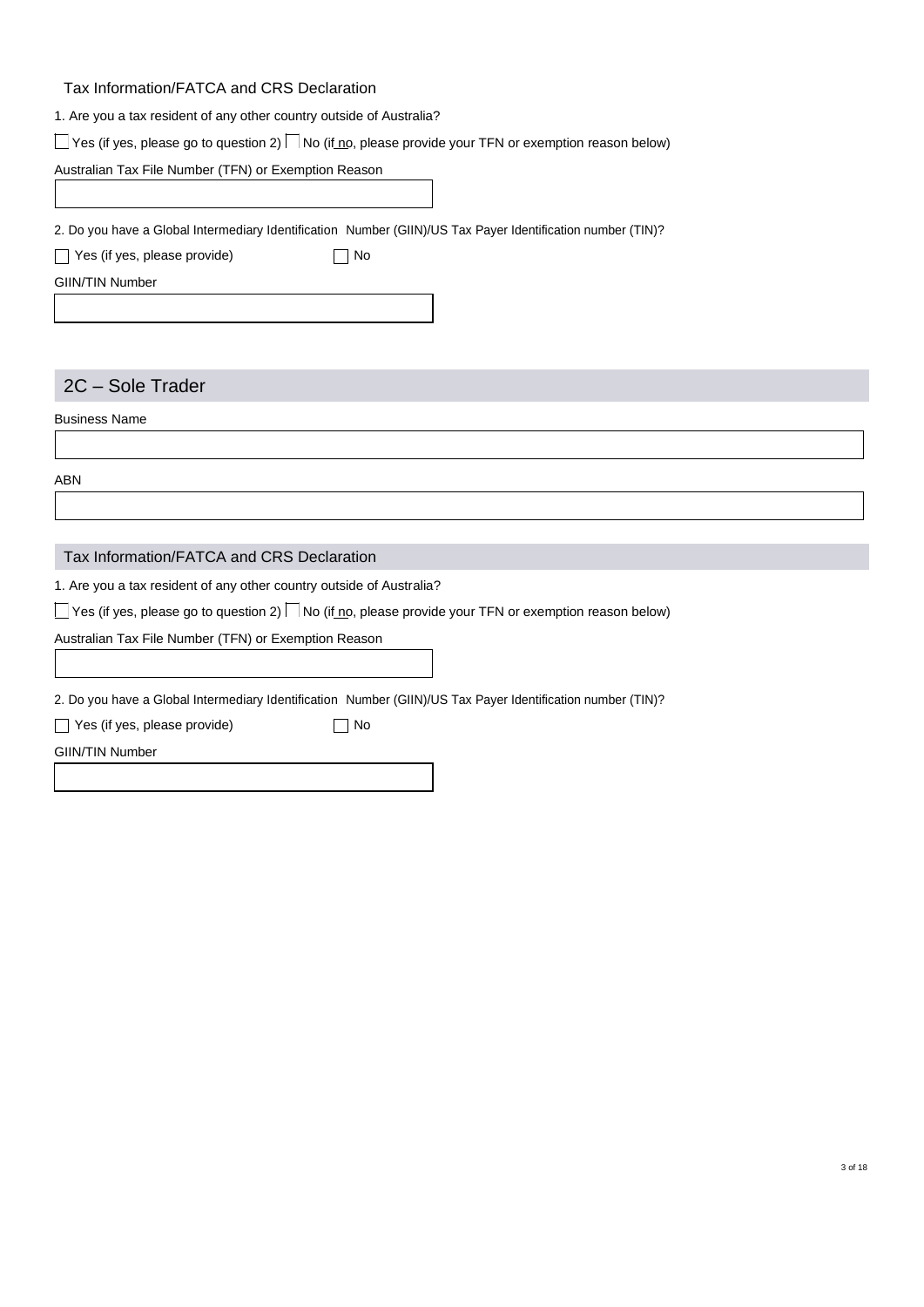#### 2D – Identification Documentation: Individual or Sole Trader or Individual Trustee

The AML/KYC/CTF documentation required for processing Section 2 is outlined below.

You must attach the following copies of documents to this Application Form.

Please provide one document from Option A OR provide two documents, one from Option B: Category 1 AND one from Option B: Category 2

#### Option A

Please indicate  $\blacktriangledown$  which **one** you are providing:

A current Australian driver's licence containing a photograph of the person

A current Australian passport or an Australian passport that has expired within the preceding two years

A current card issued by a state or territory for the purpose of proving the card holder's age that contains a photograph of the card holder

A current foreign government issued passport or similar travel document containing a photograph and signature of the person (if not in English, accompanied by an English translation prepared by an accredited translator)

A current national identity card issued for the purpose of identification by a foreign government that contains a photograph and the signature of the person (if not in English, accompanied by an English translation prepared by an accredited translator)

| Option B: Category 1                                                                                                                                                                                                                    |
|-----------------------------------------------------------------------------------------------------------------------------------------------------------------------------------------------------------------------------------------|
| Please indicate $\Box$ which one you are providing:                                                                                                                                                                                     |
| An Australian birth certificate                                                                                                                                                                                                         |
| A current Australian citizenship certificate                                                                                                                                                                                            |
| A current pension card issued by Centrelink                                                                                                                                                                                             |
| Option B: Category 2                                                                                                                                                                                                                    |
| Please indicate $\Box$ which one you are providing:                                                                                                                                                                                     |
| A notice issued by the Commonwealth or a State or Territory within the preceding 12 months that records the provision of<br>financial benefits and contains the individual's name and residential address                               |
| A notice issued by the Australian Taxation Office within the preceding 12 months that records a debt payable to or by the person<br>by or to the Commonwealth                                                                           |
| A notice issued by local government body or utilities provider within the preceding three months that records the provision of<br>services to that address or to that person and contains the individual's name and residential address |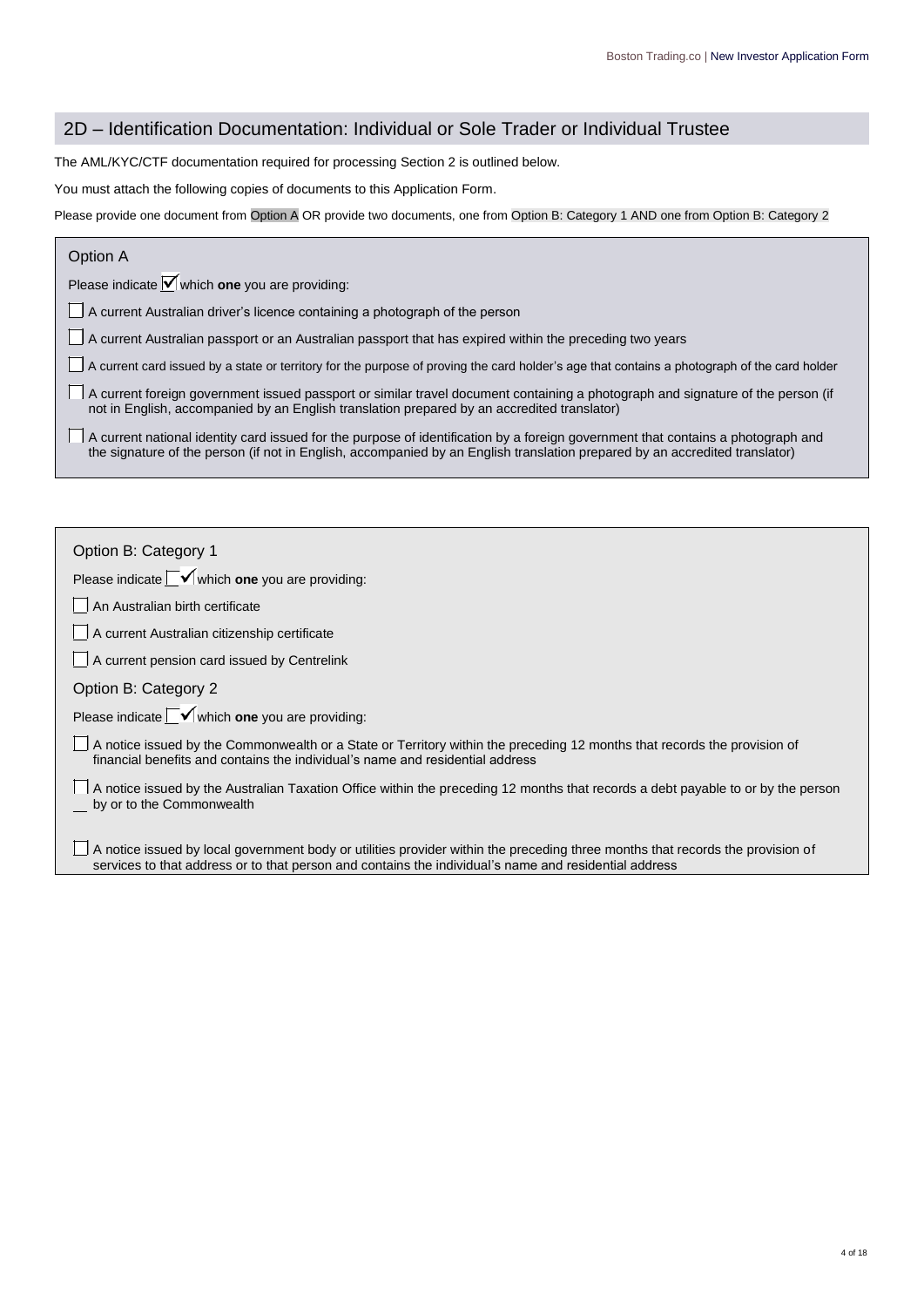## **Section 3:** Company or Trustee is a Company

#### **Type of Investor**

Australian Public Company **Australian Proprietary Company** Foreign Company\*

(Complete Section 3A) (Complete Sections 3A, 3C and 3D) (Complete Sections 3A, 3B, 3C and 3D)

\*Please contact Boston Trading.co for AML/KYC/CTF documentation details.

#### 3A – Company Details

| Company Name (in full)                                                                         |              |                                                                                                                                            |          |
|------------------------------------------------------------------------------------------------|--------------|--------------------------------------------------------------------------------------------------------------------------------------------|----------|
|                                                                                                |              |                                                                                                                                            |          |
| Contact Name (at Company)                                                                      |              | ACN, ABN or ARBN (if registered in Australia)                                                                                              |          |
|                                                                                                |              |                                                                                                                                            |          |
| <b>Registered Address</b>                                                                      |              |                                                                                                                                            |          |
|                                                                                                |              |                                                                                                                                            |          |
| Suburb                                                                                         | <b>State</b> | Country                                                                                                                                    | Postcode |
|                                                                                                |              |                                                                                                                                            |          |
| Address of Principal Place of Business                                                         |              |                                                                                                                                            |          |
| Suburb                                                                                         | <b>State</b> | Country                                                                                                                                    | Postcode |
|                                                                                                |              |                                                                                                                                            |          |
|                                                                                                |              | Listing and Regulatory Details for Australian Companies Only (Select <i>Iany of the following categories if applicable</i> )               |          |
| Australian Public Listed Company or Majority Owned Subsidiary                                  |              |                                                                                                                                            |          |
| such as an Australian Financial Services License (AFSL) or an Australian Credit License (ACL)) |              | $\Box$ Regulated in Australia (Do not select if the company only has an ACN but does not have a license issued by an Australian regulator, |          |
| <b>Regulator Name</b>                                                                          |              |                                                                                                                                            |          |

Licence Details (e.g. AFSL, ACL – please do not include ACN)

#### Tax Information

Australian Tax File Number (TFN) or Exemption Reason

#### FATCA Declaration

DO NOT complete if you are a company trustee of an Australian Retirement Fund (i.e. SMSF)

Please select  $\Box$  one of the below categories and complete as appropriate:

a. The Entity is a Specified US Person and the Entity's US Federal Taxpayer Identifying number (US TIN) is as follows:

US TIN :

b. The Entity is a US Person but not a Specified US Person

c. The Entity is not a US Person (Please also complete Entity FATCA Classification below)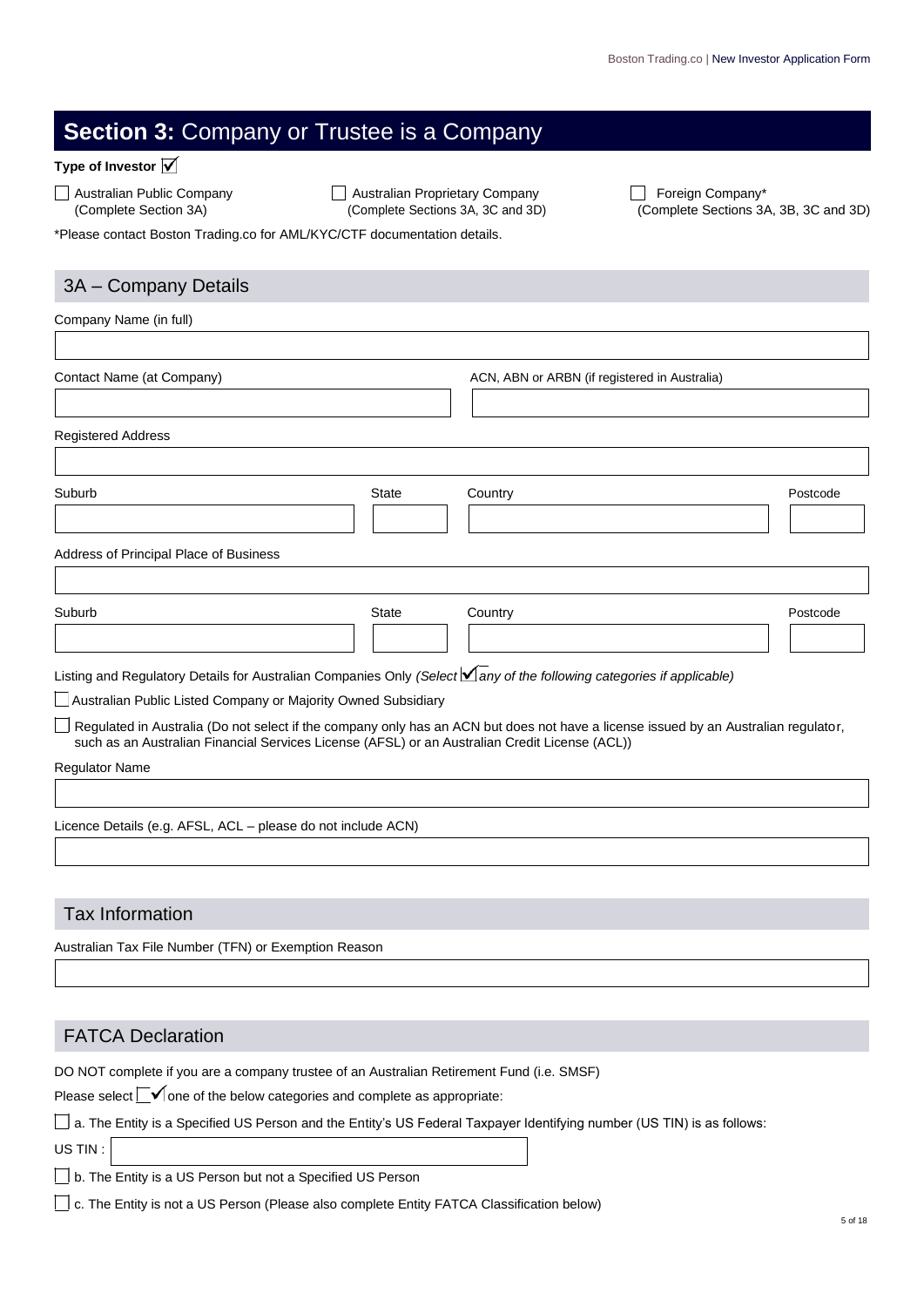| Entity's FATCA Classification                                                                                                                                                                                                                                                                                 |
|---------------------------------------------------------------------------------------------------------------------------------------------------------------------------------------------------------------------------------------------------------------------------------------------------------------|
| <b>Financial Institutions under FATCA</b>                                                                                                                                                                                                                                                                     |
| If the Entity is a Financial Institution, please select $\Box$ one of the below categories and provide the Entity's GIIN:                                                                                                                                                                                     |
| Australian Financial Institution or a Partner Jurisdiction Financial Institution                                                                                                                                                                                                                              |
| Registered Deemed Compliant Foreign* Financial Institution                                                                                                                                                                                                                                                    |
| Participating Foreign* Financial Institution                                                                                                                                                                                                                                                                  |
| Please provide the Entity's Global Intermediary Identification number (GIIN):                                                                                                                                                                                                                                 |
| If the Entity is a Financial Institution but unable to provide a GIIN, please select $\Box$ one of the below reasons:                                                                                                                                                                                         |
| The Entity has not yet obtained a GIIN but is sponsored by another entity (or its Trustee if the Entity is a Trustee Documented Trust)<br>which does have a GIIN. Please provide your sponsor/trustee's name and sponsor/trustee's GIIN:                                                                      |
| Sponsor/Trustee's Name:                                                                                                                                                                                                                                                                                       |
| Sponsor/Trustee's GIIN:                                                                                                                                                                                                                                                                                       |
| Exempt Beneficial Owner                                                                                                                                                                                                                                                                                       |
| Certified Deemed Compliant Foreign* Financial Institution<br>(including a deemed compliant Financial Institution under Annex II of the Agreement)                                                                                                                                                             |
| Non-Participating Foreign Financial Institution                                                                                                                                                                                                                                                               |
| Excepted Foreign* Financial Institution                                                                                                                                                                                                                                                                       |
| Non-Financial Institutions under FATCA:                                                                                                                                                                                                                                                                       |
| If the Entity is not a Financial Institution, please select $\Box$ one of the below categories:                                                                                                                                                                                                               |
| Active Non-Financial Foreign* Entity                                                                                                                                                                                                                                                                          |
| Passive Non-Financial Foreign* Entity (If this box is ticked, please complete section 3A(i) - Controlling US                                                                                                                                                                                                  |
| Persons) Excepted Non-Financial Foreign* Entity                                                                                                                                                                                                                                                               |
| * Foreign means non-U.S.                                                                                                                                                                                                                                                                                      |
|                                                                                                                                                                                                                                                                                                               |
| 3A(i) - Controlling US Persons                                                                                                                                                                                                                                                                                |
| This section is only to be completed if you have ticked Passive Non-Financial Foreign *Entity above and if a Controlling Person (s) is a<br>tax resident of the United States. If there are more than 2 Controlling US persons please provide their details on a separate page and<br>attach it to this form. |
| US Person 1<br><b>US Person 2</b>                                                                                                                                                                                                                                                                             |

| US Person 1                                                | US Person 2                                                |
|------------------------------------------------------------|------------------------------------------------------------|
| <b>Controlling Person</b><br>Beneficiary<br><b>Trustee</b> | <b>Controlling Person</b><br>Beneficiary<br><b>Trustee</b> |
| Owner<br>Director                                          | Owner<br>Director                                          |
| Other - please specify                                     | Other - please specify                                     |
| Full Name                                                  | <b>Full Name</b>                                           |
|                                                            |                                                            |
| Residential address (PO box is not acceptable)             | Residential address (PO box is not acceptable)             |
|                                                            |                                                            |
|                                                            |                                                            |
|                                                            |                                                            |
|                                                            |                                                            |
| US Taxpayer Identification Number (TIN)                    | US Taxpayer Identification Number (TIN)                    |
|                                                            |                                                            |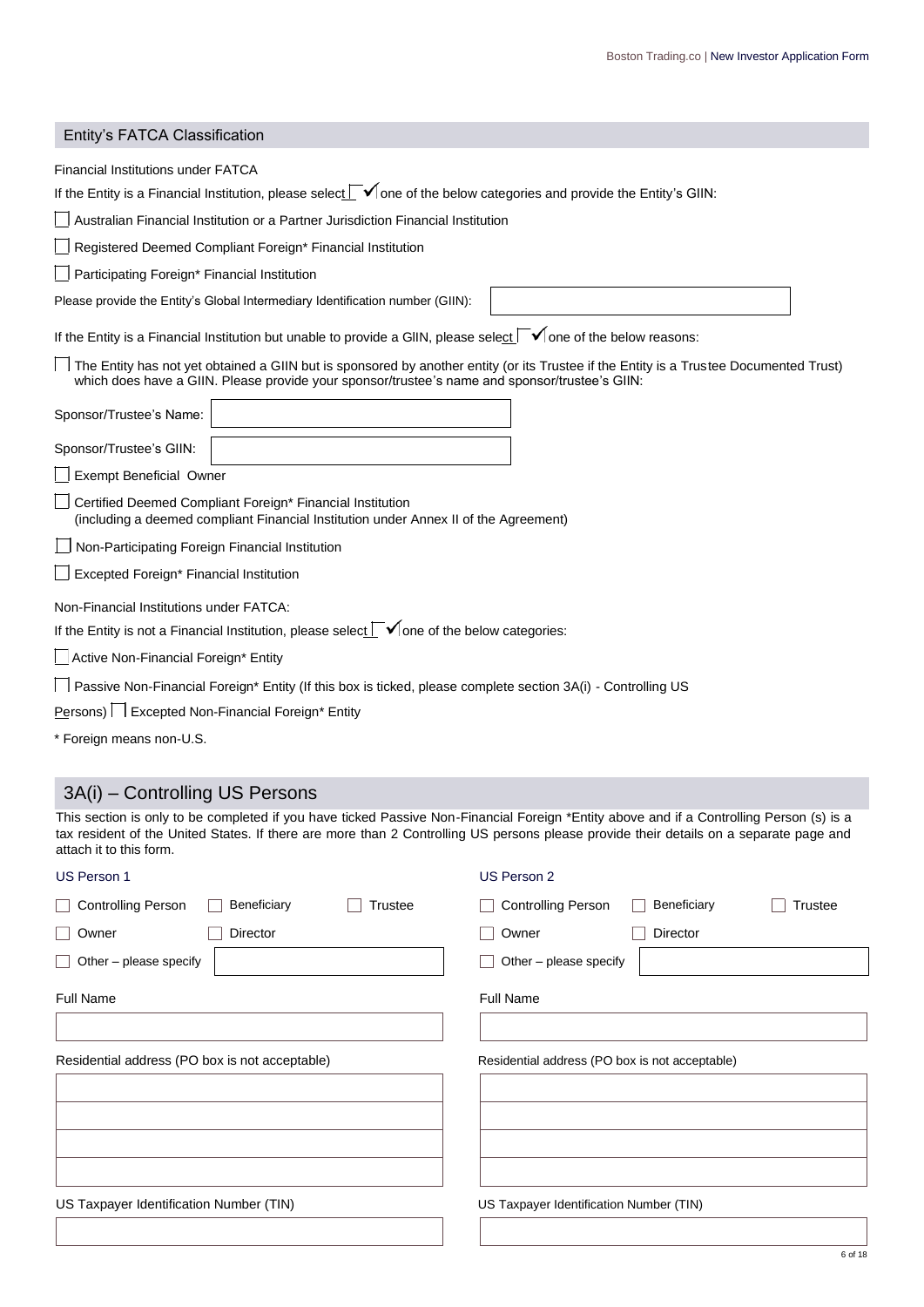| 3B - Foreign Company                                           |                                                               |
|----------------------------------------------------------------|---------------------------------------------------------------|
| ⊽<br>Registration status with foreign registration body        |                                                               |
| Registered Public Company<br><b>Registered Private Company</b> | Not Registered                                                |
| Country in Which Company is Incorporated                       | Identification Number Issued by the Foreign Registration Body |
|                                                                |                                                               |
| Name of Foreign Registration Body (if applicable)              |                                                               |
|                                                                |                                                               |
| Country of Tax Residence (non-Australian residents)            |                                                               |
|                                                                |                                                               |

### 3C – Director Information

 $\mathsf{r}$ 

Australian Proprietary Companies and Foreign Registered Private Companies to provide full names of each director of the Company.

| 2              |               |
|----------------|---------------|
| 3              |               |
| $\overline{4}$ |               |
|                | $\sim$ $\sim$ |

If there are additional directors, please provide details as an attachment.

## 3D – Beneficial Owner Information

To be completed for all companies that are not Australian Public Listed companies, majority owned by an Australian Public Listed Company or Regulated Companies (as per licensing and regulatory details in section 3A).

Please provide details of any individuals who ultimately own 25% or more of the company's issued share capital (through direct or indirect shareholdings), or each individual who directly or indirectly controls the company.

| <b>Beneficial Owner 1</b>                                                                      |       |             |          |
|------------------------------------------------------------------------------------------------|-------|-------------|----------|
| Title<br>Given Name(s)                                                                         |       | Surname     |          |
| Date of Birth (DD/MM/YYYY)<br>Country of Birth<br>Residential Address (street number and name) |       | Citizenship |          |
| Suburb<br>Australian Tax File Number or Exemption Reason                                       | State | Country     | Postcode |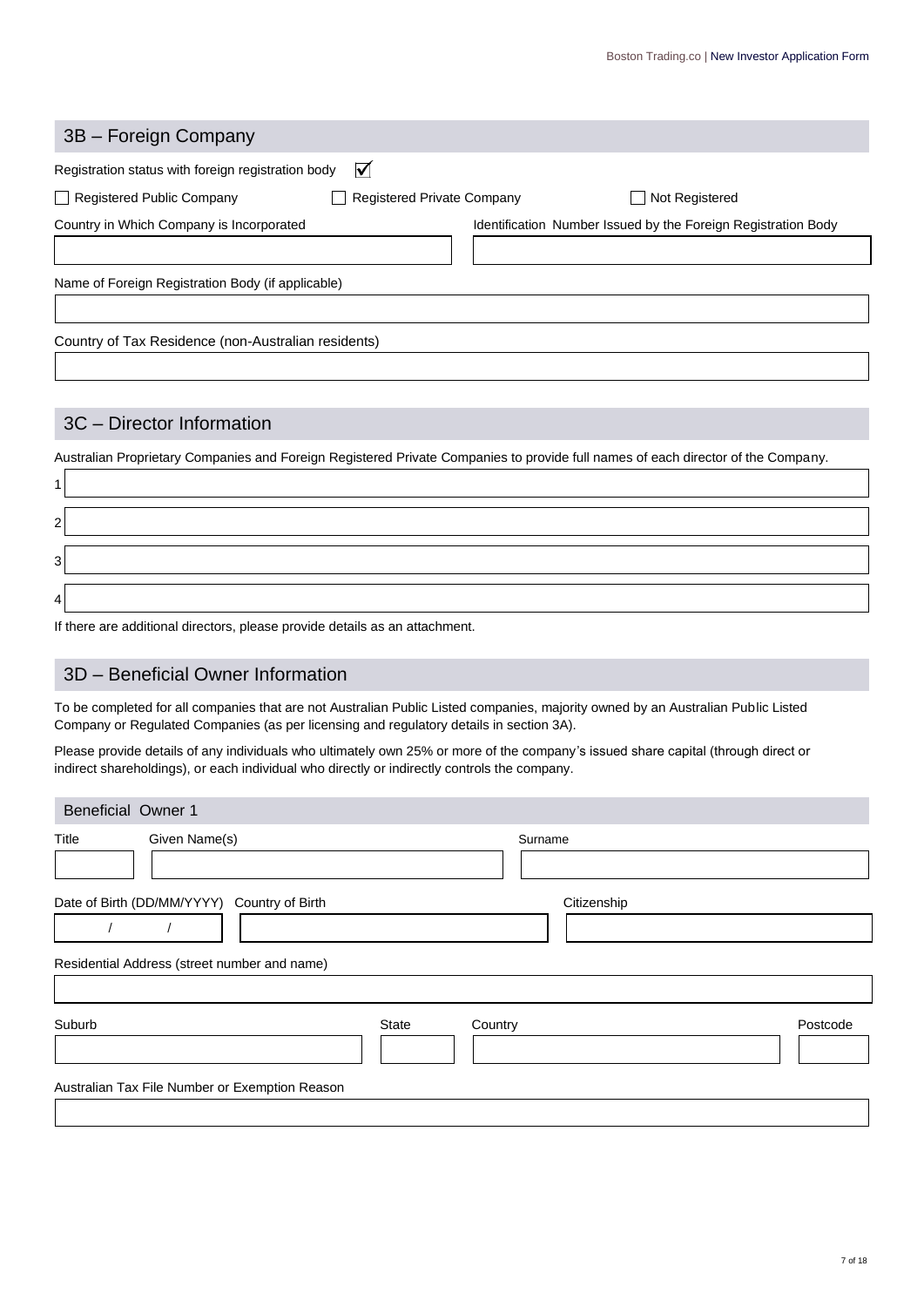| <b>Beneficial Owner 2</b>                                                                                                                                                              |              |             |          |
|----------------------------------------------------------------------------------------------------------------------------------------------------------------------------------------|--------------|-------------|----------|
| Given Name(s)<br>Title                                                                                                                                                                 |              | Surname     |          |
| Date of Birth (DD/MM/YYYY)<br>Country of Birth<br>Residential Address (street number and name)                                                                                         |              | Citizenship |          |
|                                                                                                                                                                                        |              |             |          |
| Suburb                                                                                                                                                                                 | <b>State</b> | Country     | Postcode |
| Australian Tax File Number or Exemption Reason                                                                                                                                         |              |             |          |
| If there are additional beneficial owners, please provide details as an attachment.                                                                                                    |              |             |          |
| Beneficial Owner: Identification Documentation                                                                                                                                         |              |             |          |
| You must attach the following copies of documents to this Application Form in respect of each beneficial owner                                                                         |              |             |          |
| Please provide one document from Option A OR provide two documents, one from Option B: Category 1 AND one from Option B: Category 2                                                    |              |             |          |
| Option A<br>Please indicate $\blacksquare$ which one you are providing:                                                                                                                |              |             |          |
| A current Australian driver's licence containing a photograph of the person<br>A current Australian passport or an Australian passport that has expired within the preceding two years |              |             |          |

A current card issued by a state or territory for the purpose of proving the card holder's age that contains a photograph of the card holder

| A current foreign government issued passport or similar travel document containing a photograph and signature of the person (if |
|---------------------------------------------------------------------------------------------------------------------------------|
| not in English, accompanied by an English translation prepared by an accredited translator)                                     |

| □ A current national identity card issued for the purpose of identification by a foreign government that contains a photograph and |
|------------------------------------------------------------------------------------------------------------------------------------|
| the signature of the person (if not in English, accompanied by an English translation prepared by an accredited translator)        |

| Option B: Category 1                                                                                                                                                                                                                    |
|-----------------------------------------------------------------------------------------------------------------------------------------------------------------------------------------------------------------------------------------|
| Please indicate $\Box$ which one you are providing:                                                                                                                                                                                     |
| An Australian birth certificate                                                                                                                                                                                                         |
| A current Australian citizenship certificate                                                                                                                                                                                            |
| A current pension card issued by Centrelink                                                                                                                                                                                             |
| Option B: Category 2                                                                                                                                                                                                                    |
| Please indicate $\Box$ which one you are providing:                                                                                                                                                                                     |
| A notice issued by the Commonwealth or a State or Territory within the preceding 12 months that records the provision of<br>financial benefits and contains the individual's name and residential address                               |
| A notice issued by the Australian Taxation Office within the preceding 12 months that records a debt payable to or by the person<br>by or to the Commonwealth                                                                           |
| A notice issued by local government body or utilities provider within the preceding three months that records the provision of<br>services to that address or to that person and contains the individual's name and residential address |
|                                                                                                                                                                                                                                         |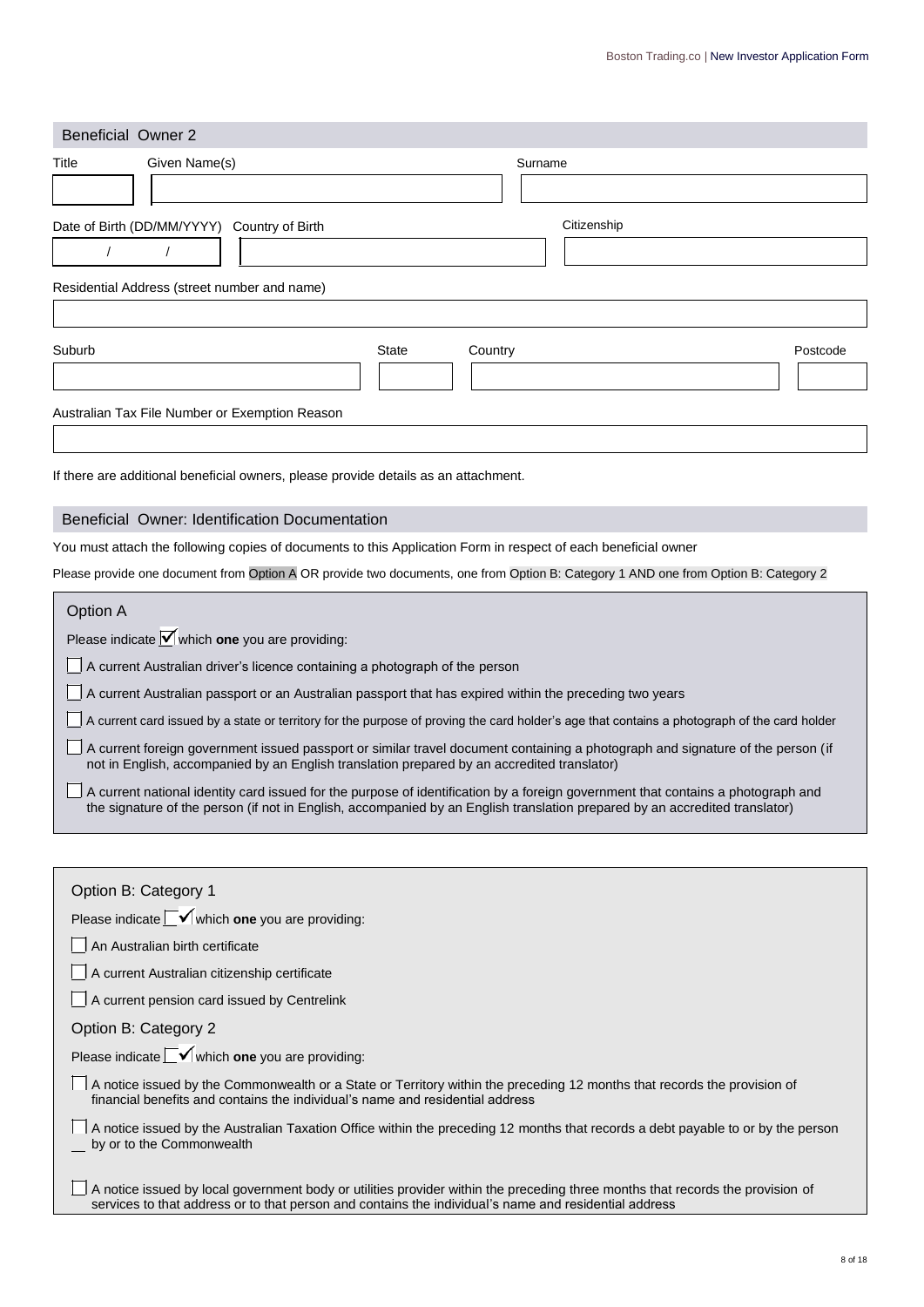## **Section 4: Trust or Superannuation Fund**

| 4A - Trust or Superannuation Fund Details                                                                                                                                                                                                |
|------------------------------------------------------------------------------------------------------------------------------------------------------------------------------------------------------------------------------------------|
| Trust or Superannuation Fund Name (in full)                                                                                                                                                                                              |
|                                                                                                                                                                                                                                          |
| Business Name (if applicable, in full)                                                                                                                                                                                                   |
|                                                                                                                                                                                                                                          |
| ABN (if applicable)                                                                                                                                                                                                                      |
| Tax Information/ FATCA Declaration                                                                                                                                                                                                       |
| 1. Are you an Australian Retirement Fund (ie SMSF)?                                                                                                                                                                                      |
| $\Box$ Yes (If yes, please provide your TFN or exemption reason below and go to section<br>No (if no, go to question 2)                                                                                                                  |
| 4B) Australian Tax File Number (TFN) or Exemption Reason                                                                                                                                                                                 |
|                                                                                                                                                                                                                                          |
| 2. Please select $\sqrt{\phantom{a}}$ one of the below categories and complete as appropriate:                                                                                                                                           |
| a. The Entity is a Specified US Person and the Entity's US Federal Taxpayer Identifying number (US TIN) is as follows:                                                                                                                   |
| US TIN:                                                                                                                                                                                                                                  |
| b. The Entity is a US Person but not a Specified US Person                                                                                                                                                                               |
| c. The Entity is not a US Person (Please also complete Entity FATCA Classification in question 3)                                                                                                                                        |
| 3. Entity's FATCA Classification                                                                                                                                                                                                         |
| If the Entity is a Financial Institution, please select $\bar{V}$ one of the below categories and provide the Entity's GIIN:                                                                                                             |
| Australian Financial Institution or a Partner Jurisdiction Financial Institution                                                                                                                                                         |
| Registered Deemed Compliant Foreign* Financial Institution                                                                                                                                                                               |
| Participating Foreign* Financial Institution                                                                                                                                                                                             |
| Please provide the Entity's Global Intermediary Identification number (GIIN):                                                                                                                                                            |
| If the Entity is a Financial Institution but unable to provide a GIIN, please select one of the below reasons:                                                                                                                           |
| The Entity has not yet obtained a GIIN but is sponsored by another entity (or its Trustee if the Entity is a Trustee Documented Trust)<br>which does have a GIIN. Please provide your sponsor/trustee's name and sponsor/trustee's GIIN: |
| Sponsor/Trustee's Name:                                                                                                                                                                                                                  |
| Sponsor/Trustee's GIIN:                                                                                                                                                                                                                  |
| Exempt Beneficial Owner                                                                                                                                                                                                                  |
| Certified Deemed Compliant Foreign* Financial Institution (including a deemed compliant Financial Institution under Annex II of<br>the Agreement)                                                                                        |
| Non-Participating Foreign Financial Institution                                                                                                                                                                                          |
| Excepted Foreign* Financial Institution                                                                                                                                                                                                  |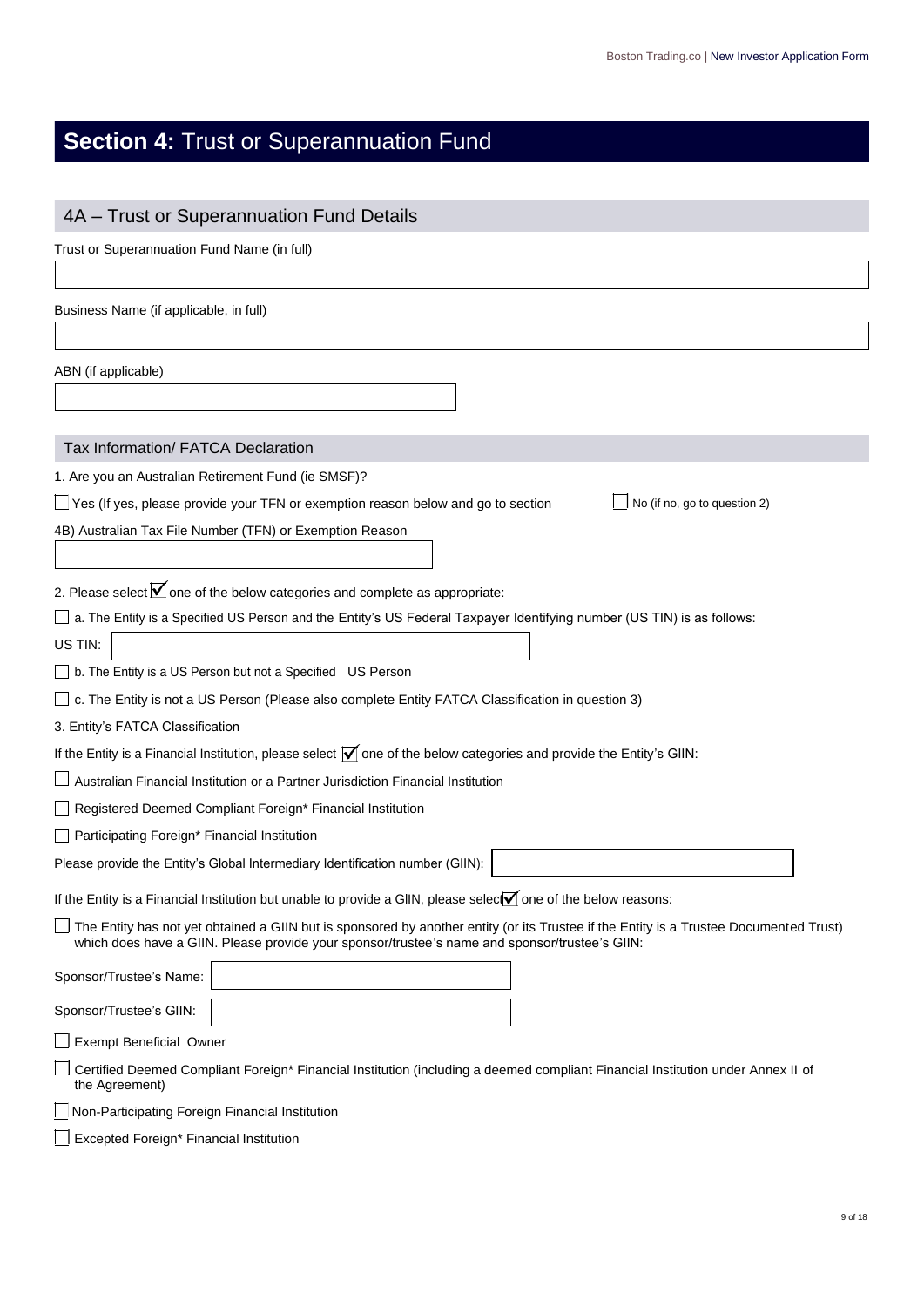Non-Financial Institutions under FATCA:

If the Entity is not a Financial Institution, please select one of the below categories:

 $\Box$  Active Non-Financial Foreign\* Entity

Passive Non-Financial Foreign\* Entity (if this box is ticked, please complete Section 3A(i) - Controlling US

Persons) Excepted Non-Financial Foreign\* Entity

\* Foreign means non-U.S

#### 4B – Type of Trust

| Please select $\mathbf{v}$ the type of Trust and provide the relevant information: |                                        |                                                |
|------------------------------------------------------------------------------------|----------------------------------------|------------------------------------------------|
| Self Managed Superannuation Fund                                                   | Registrable Superannuation Entity      | Government Superannuation Fund                 |
| Registered Managed Investment Scheme                                               | Unregistered Managed Investment Scheme | Foreign Trust or Fund                          |
| $\Box$ Family Trust                                                                | Other Trust - please specify:          |                                                |
| Please provide the relevant information below for the type of Trust selected:      |                                        |                                                |
| Country in which Trust was established                                             |                                        | ARSN or applicable Foreign Registration Number |
|                                                                                    |                                        |                                                |
| Name of Regulator (e.g. ASIC, ATO) or Foreign Regulator                            |                                        |                                                |
|                                                                                    |                                        |                                                |

Provide name of legislation establishing the Trust (Government Superannuation Fund Only)

#### 4C – Beneficiary Details

ONLY complete if you are an Unregistered Managed Investment Scheme, Foreign Trust or Foreign Fund, Family Trust or Other Trust.

Does the Trust Deed name the Beneficiaries  $\Box$  Yes  $\Box$  No – if No, please complete either section 4C (i) or 4C (ii) and 4C (iii) below.

4C (i) – Provide the full name of each Beneficiary:



If there are additional beneficiaries, please provide details as an attachment.

#### 4C (ii) – Describe the class of Beneficiary (e.g. Unit Holders, Charitable Purposes)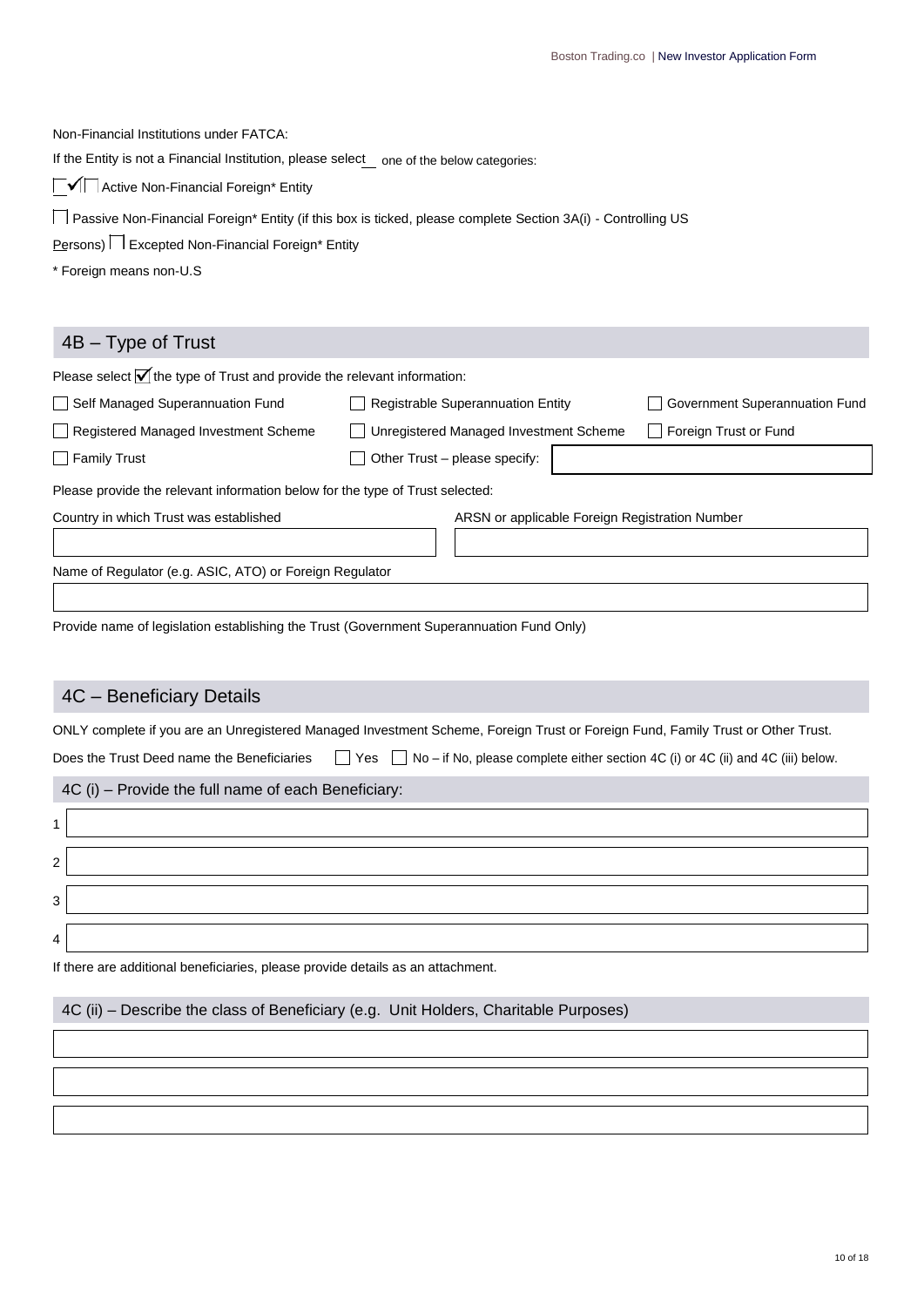#### 4C (iii) – Beneficial Owner Information

Provide the details below for each individual that directly or indirectly controls\* the Trust. If this is confirmed to be the individual identified as the Trustee above, they must be listed again below to confirm that they are the Trust's Beneficial Owners.

\*Includes control by acting as Trustee; or by means of trusts, agreements, arrangements, understandings and practices; or exercising control through the capacity to direct the Trustees; or the ability to appoint or remove the Trustees.

| Beneficial Owner 1                                                    |       |             |          |
|-----------------------------------------------------------------------|-------|-------------|----------|
| Given Name(s)<br>Title                                                |       | Surname     |          |
| Date of Birth (DD/MM/YYYY) Country of Birth<br>$\sqrt{2}$<br>$\prime$ |       | Citizenship |          |
| Residential Address (street number and name)                          |       |             |          |
| Suburb<br>Australian Tax File Number or Exemption Reason              | State | Country     | Postcode |
| <b>Beneficial Owner 2</b>                                             |       |             |          |
| Given Name(s)<br>Title                                                |       | Surname     |          |
| Date of Birth (DD/MM/YYYY)<br>Country of Birth<br>T                   |       | Citizenship |          |
| Residential Address (street number and name)                          |       |             |          |
| Suburb                                                                | State | Country     | Postcode |
| Australian Tax File Number or Exemption Reason                        |       |             |          |

If there are additional beneficial owners, please provide details as an attachment.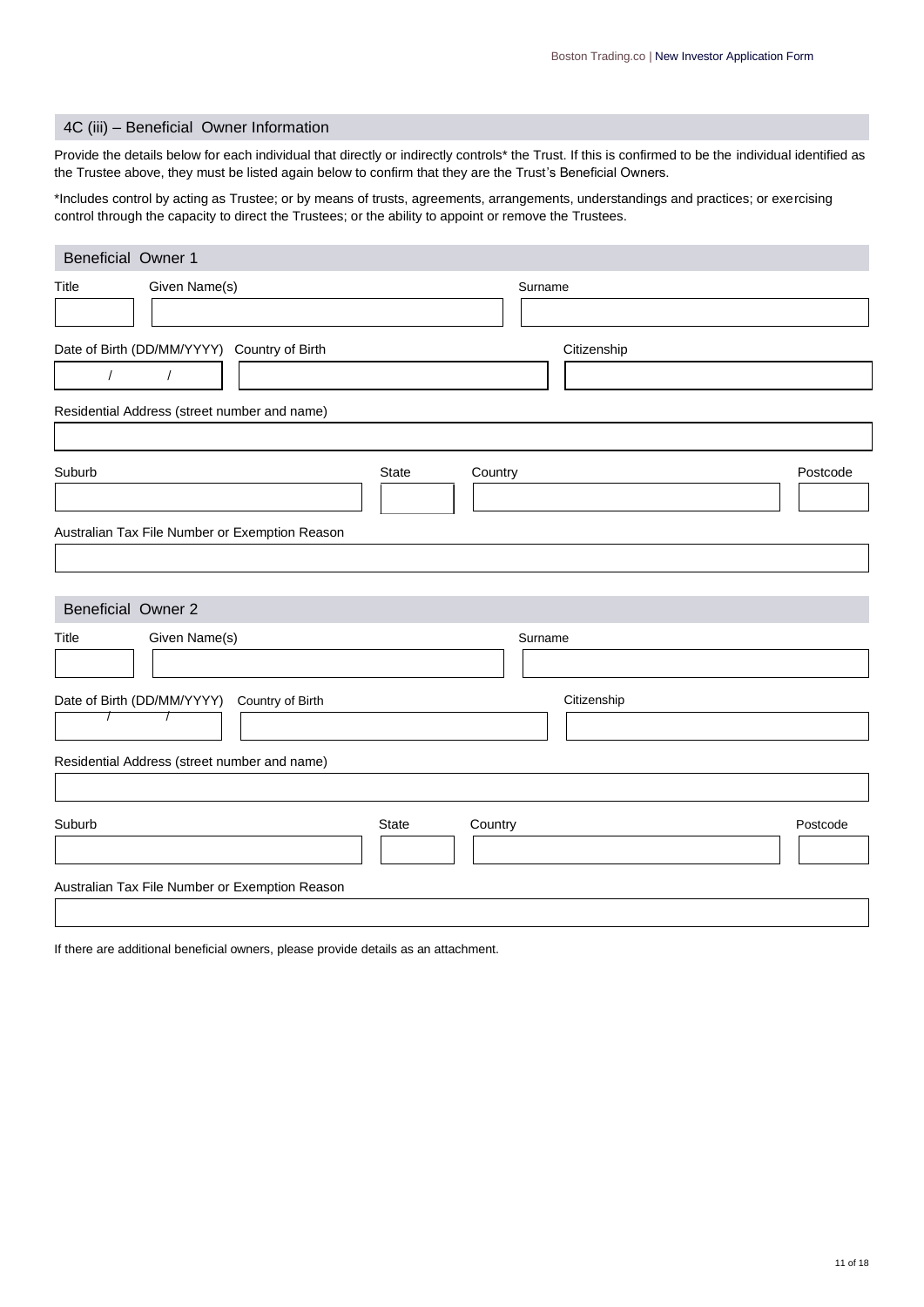#### 4D – Identification Documentation: Trust or Superannuation Fund

The AML/KYC/CTF documentation required for processing Section 4 is outlined below.

You must attach the following copies of documents to this Application Form.

| Please indicate $\vert \mathbf{v} \vert$ your selection: |  |  |  |
|----------------------------------------------------------|--|--|--|
|----------------------------------------------------------|--|--|--|

Please provide the following information:

If the Trustee is an Individual, please provide the identification documentation required for an Individual (Section 2)

If the Trustee is a Company, please provide the identification documentation required for a Company (Section 3)

If the Trust is an Unregistered Managed Investment Scheme, Foreign Fund, Family Trust or Other Trust please provide a current original or certified copy of the trust deed or extract or equivalent.

If the Trust has Beneficial Owners, please provide the identification documentation required for an Individual (Section 2)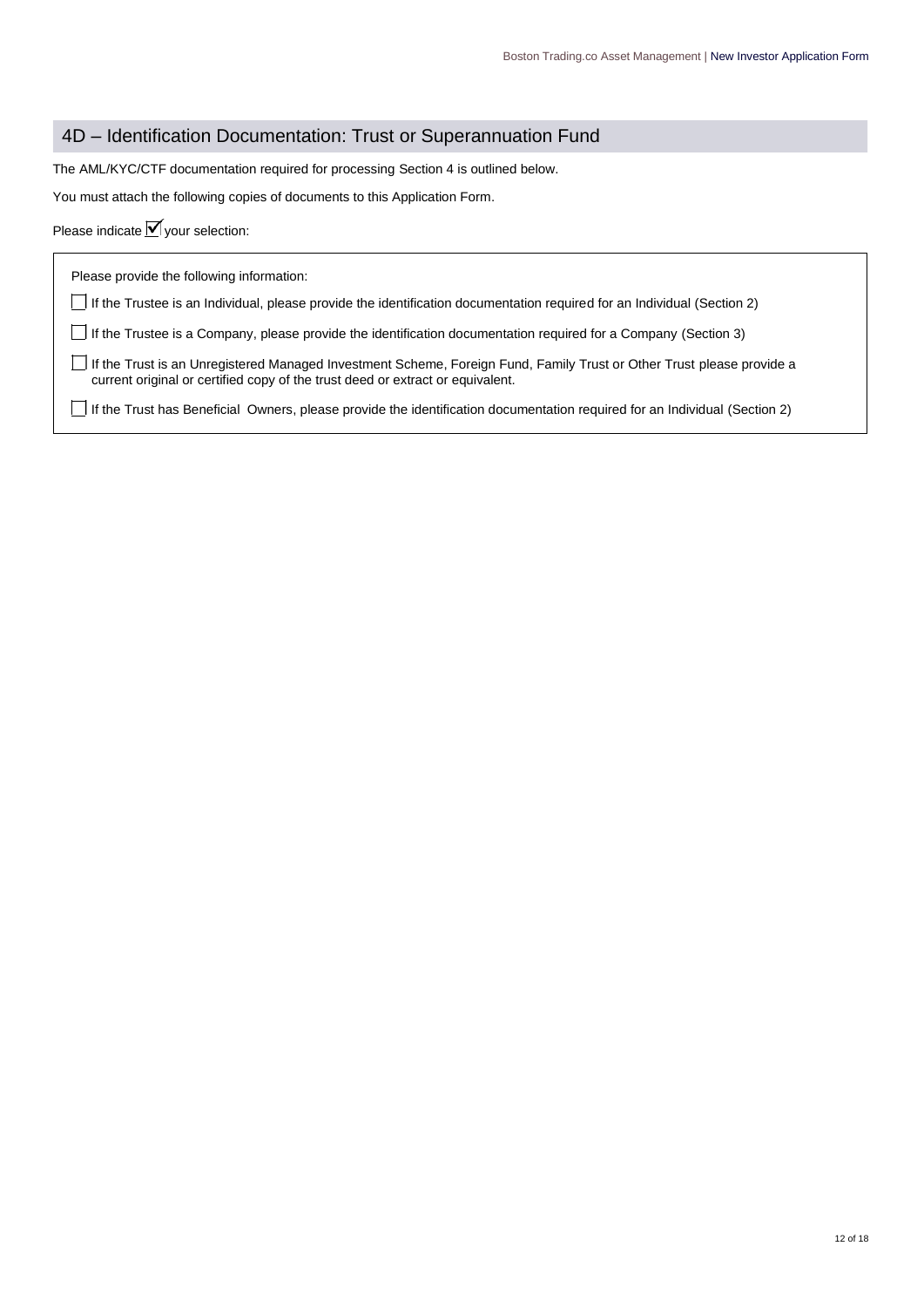## **Section 5:** Investor Details

ALL INVESTORS MUST COMPLETE THIS SECTION.

| 5A - Contact Details                            |                                               |               |
|-------------------------------------------------|-----------------------------------------------|---------------|
| Title<br>Given Name(s)                          | Surname                                       |               |
| Postal Address (street number and name)         |                                               |               |
| Suburb                                          | State<br>Country                              | Postcode      |
| Phone Number (business hours)                   | Phone Number (home)                           | Mobile Number |
| <b>Email Address</b>                            |                                               | Fax           |
| 5B - Adviser Details (if applicable)            |                                               |               |
| <b>Adviser Name</b>                             |                                               |               |
| <b>Adviser Firm Name</b>                        |                                               |               |
| <b>AFSL Number</b>                              | ASIC Financial Adviser/Authorised Rep.Number* |               |
| Adviser Office Address (street number and name) |                                               |               |
| Suburb                                          | State<br>Country                              | Postcode      |
| <b>Email Address</b>                            |                                               | Phone         |

\* To obtain the Financial Adviser Number, please go to the https://moneysmart.gov.au/financial-advice/financial-advisers-register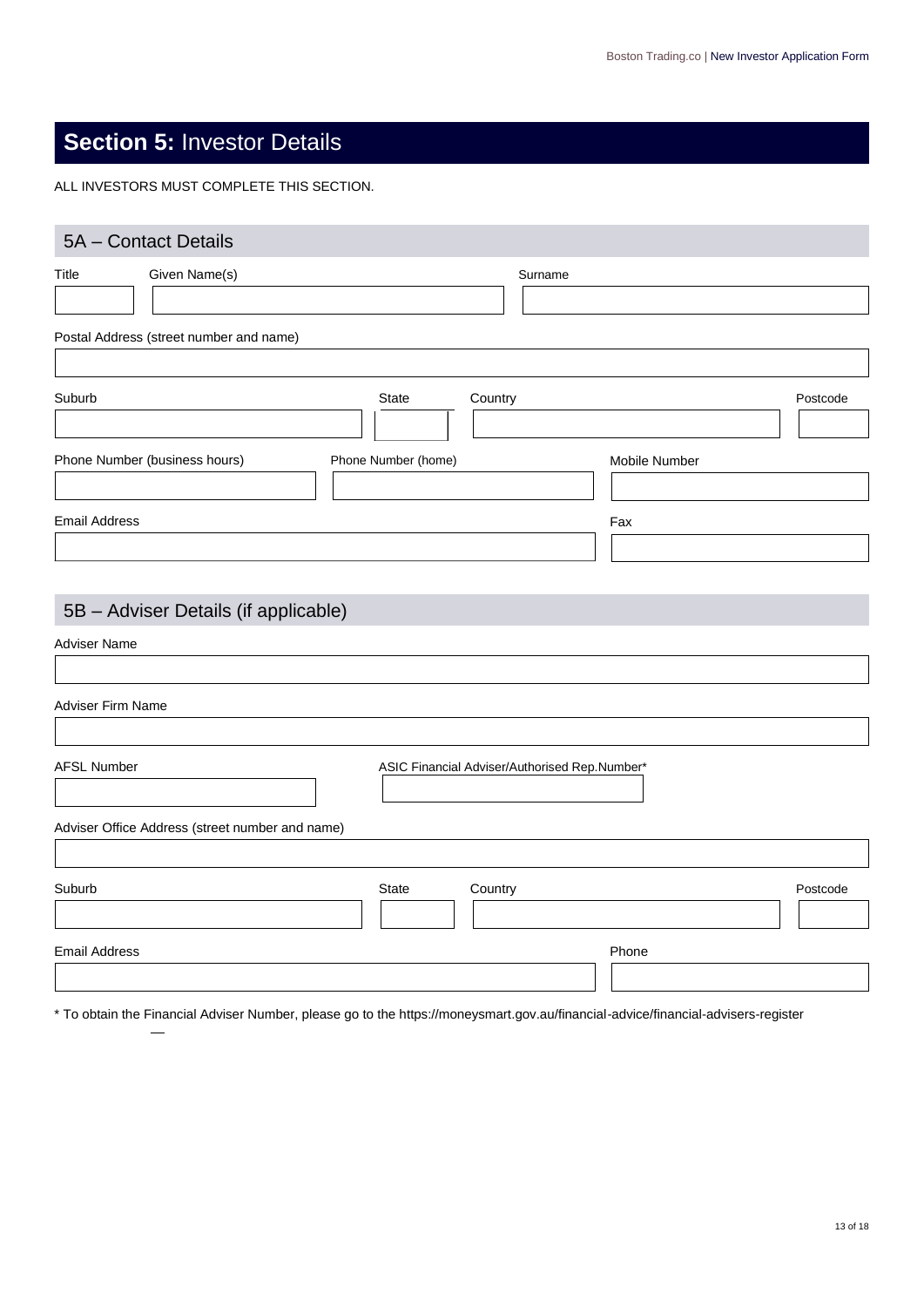#### 5C – Investor Communications

If you provide your email address, you agree that we may provide you with information on your investment including statements, transaction confirmations and reports by email. If you wish to change your communication preference, please contact Boston Trading.co. Please indicate ( $\bar{\mathbf{V}}$  one box) your preference for receiving these communications, noting that all communications can be distributed by email.

| Adviser<br>a Inve<br>and<br>estor | Jnlv | <sup>⊶</sup> ≏stor Only |
|-----------------------------------|------|-------------------------|
|                                   |      |                         |

#### 5D – Payment Details

Please provide payment reference details and indicate  $\Box$   $\checkmark$  how your investment will be made:

| Cheque Attached (Cheques must be sent by mail) |
|------------------------------------------------|
|------------------------------------------------|

| Cheque made payable to:   | <b>Boston Trading IOTA</b><br>PO Box 103 Paddington Qld, 4064                                                  |
|---------------------------|----------------------------------------------------------------------------------------------------------------|
| Electronic Funds Transfer |                                                                                                                |
| Account Name:             | <b>Boston Trading IOTA</b>                                                                                     |
| BSB:                      | 064 170                                                                                                        |
| Account No:               | 1065 8002                                                                                                      |
| Description:              | Please quote the investor name as per the Application Form                                                     |
|                           | Direct Deposit to International Bank                                                                           |
|                           | USA, Canada, Europe, UK, Singapore, New Zealand etc.                                                           |
|                           | Contact office for account numbers or see "Investing" section<br>on website for bank account details and codes |

|                               | Date (DD/MM/YYYY) |  |
|-------------------------------|-------------------|--|
| <b>Payment Receipt Number</b> |                   |  |
|                               |                   |  |

Please note: Units in a Boston Trading.co Fund will be issued following receipt of a fully completed valid Application Form and other required forms referred to in the Application Form, investor identification documents and cleared funds.

#### 5E – Distribution Payment

Please indicate  $\blacksquare$  how you would like to receive fund distributions:

Re-Invest in Additional Units in the Applicable Boston

Trading.co Fund **Paid in Cash to Designated Account** 

Distributions will be re-invested by default in BOS and DART funds. Distribution will be paid out by default in POLLY fund. Your distribution election will apply to your entire unitholding in each Boston Trading.co Fund and cannot apply to only part of your holding. The Manager may suspend or discontinue distribution re-investment at its discretion.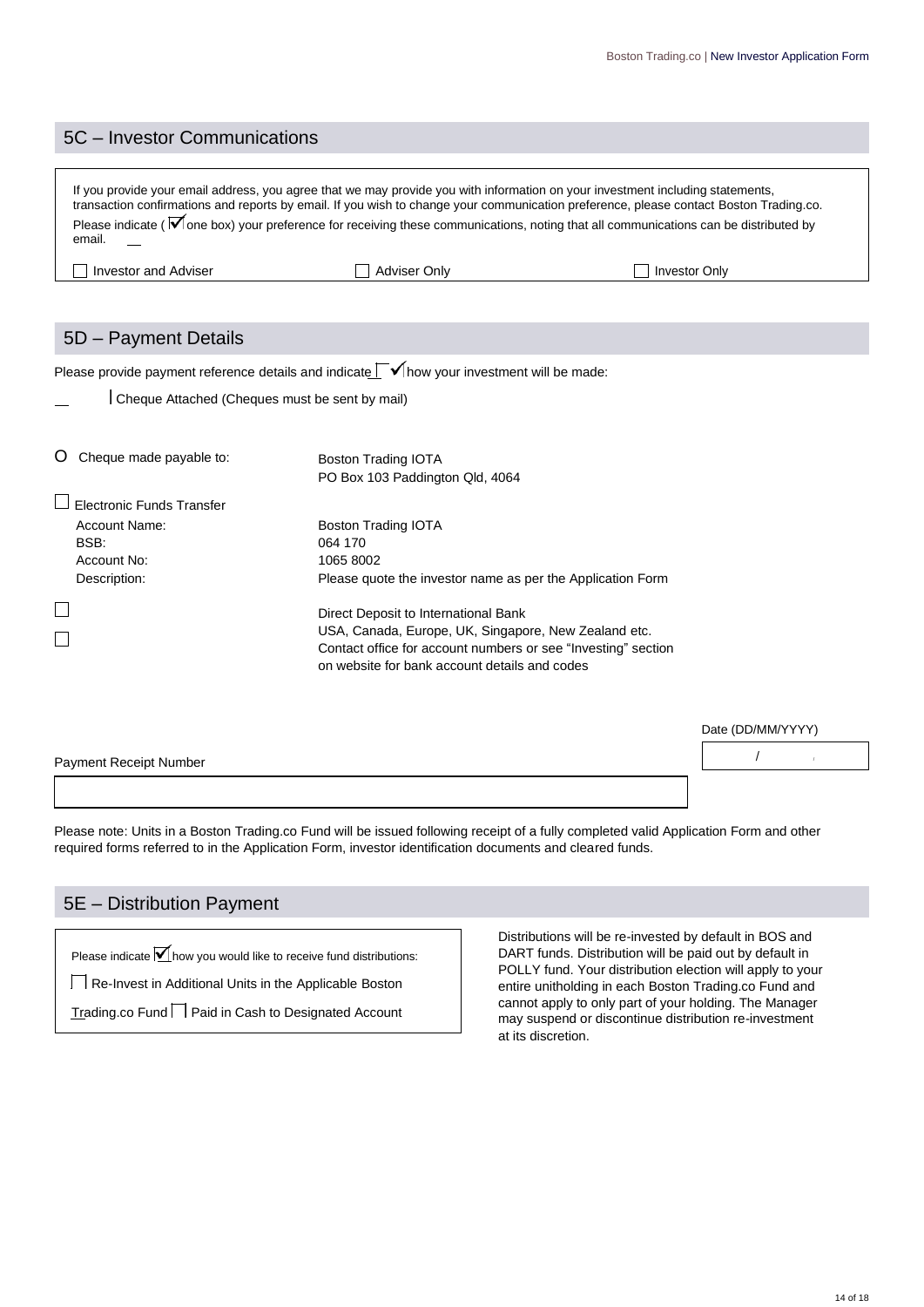## 5F – Designated Account Details

The Designated Account Details you nominate will be used to credit your account with any distributions made by the Boston Trading.co Fund or withdrawals you request to be paid.

| Name of Financial Institution    |                       | <b>Branch</b>                                                    |
|----------------------------------|-----------------------|------------------------------------------------------------------|
|                                  |                       |                                                                  |
| <b>BSB Number</b>                | <b>Account Number</b> | Account Name (needs to match the name of the Investor)           |
| Austraclear Code (if applicable) |                       | Reference Number for Austraclear or RTGS Payment (if applicable) |
|                                  |                       |                                                                  |

## 5G – Annual Financial Report

Annual Financial Report

The Monthly Fund Reports and Annual Financial Report for the Boston Trading.co Funds will be made available at our website: **[www.BostonTrading.co](http://www.bostontrading.co/)**

All communications will be emailed and Annual Financial Reports will be available on our website.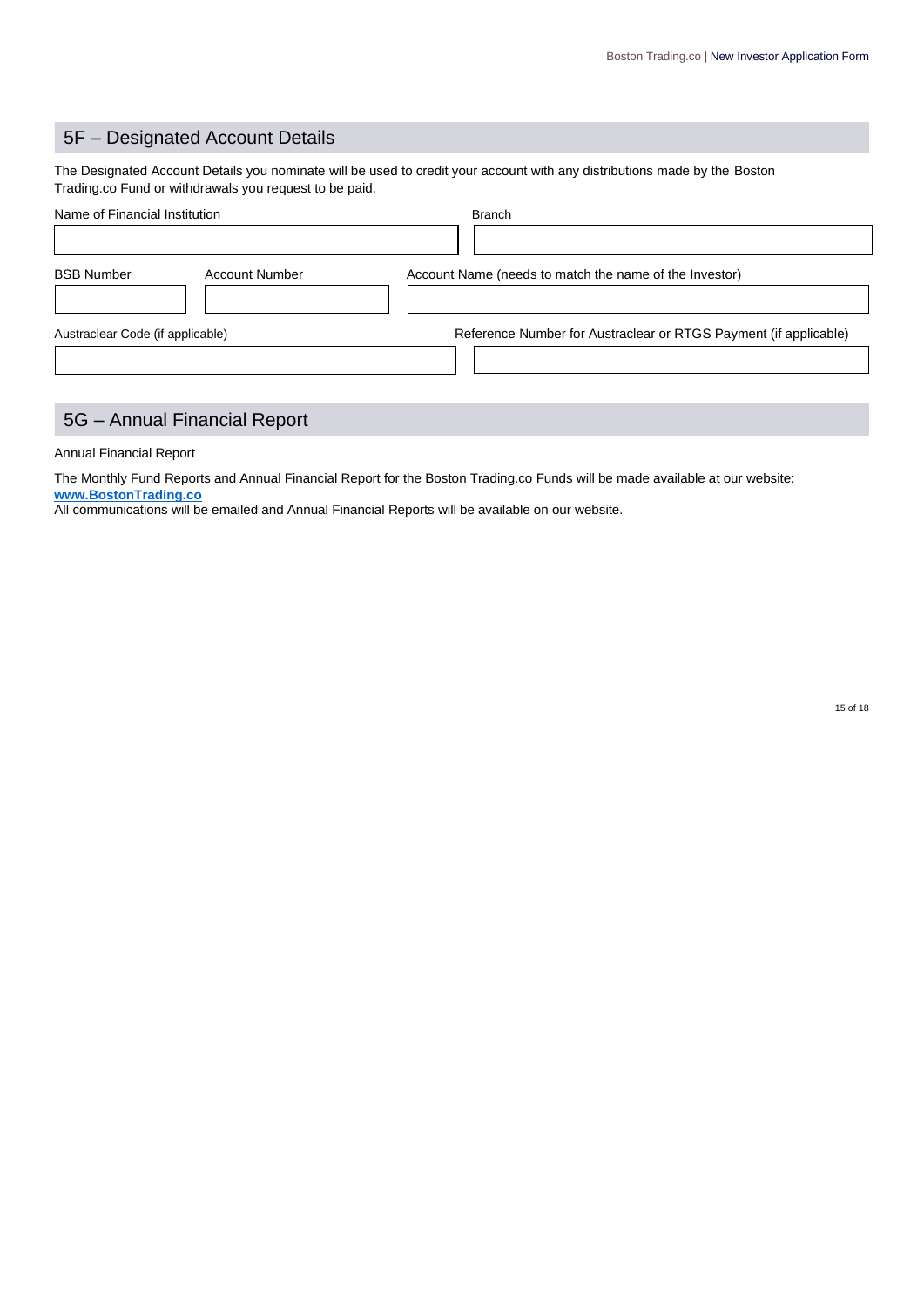#### 5H – Declaration

The named that is applying for investments in the selected Fund(s), declares that the details given in this application form are true and correct.

By completing this application I/we acknowledge that I/we were given access to a complete copy of, or access to, the relevant fund materials at the same time (and by the same means) as accessing this application.

I/We declare that by signing and lodging this application form, I/we represent and acknowledge that I/we have read and understood the document(s) to which the application form relates.

I/We acknowledge that by signing the application, I/we:

- a. agree to become bound by the provisions of the Constitution(s) of the Fund(s), as may be amended from time to time;
- b. agree to be bound by the terms of the relevant Fund Document(s);
- c. agree that the Constitution(s) and the Fund Document(s) contain all of the terms and conditions that govern my/our investment in the Fund(s);
- d. provide consent to Boston Trading.co to use and disclose the information I/we have provided in this application as outlined in the "Privacy" section in the website and/or Fund Document(s);
- e. have the permission of any other person whose personal information we have provided, to disclose their information to Boston Trading.co and have their consent for their information to be used and disclosed as outlined in the "Privacy" section in the Fund Document(s) and any Updated Information;
- f. represent that if outside Australia, my/our application and its acceptance by Boston Trading.co does not breach applicable laws of the jurisdiction of the applicant:
- g. agree that Boston Trading.co may decide to delay or refuse any application or redemption if I/we do not provide the AML//KYC/CTF, FATCA and/or CRS

information requested or Boston Trading.co is not satisfied as to my/our identity and Boston Trading.co will not incur any liability to me/us if it does so;

- h. have considered the appropriateness of the Fund(s) to my investment objectives and needs and have not received advice from Boston Trading.co;
- warrant that I/we am/are not a United States citizen(s) or a resident(s) of the United States for taxation purposes (US Person), nor do I/we act on behalf of or for the benefit of any US Person unless otherwise disclosed and I/we agree to promptly notify Boston Trading.co if I/we become a US Person
- j. agree to promptly provide Boston Trading.co any information required from time to time to enable Boston Trading.co to comply with the US Foreign Account Tax Compliance Act and the Common Reporting Standard, together with the supporting regulations and any related Australian law designed to implement these regimes, and consent to Boston Trading.co to report relevant information to the ATO and exchanged with tax authorities of another country or countries in which I/we may be tax resident where those countries (or tax authorities in those countries) have entered into agreements with Australia to exchange financial account information. I/we agree to promptly provide an updated self-certification where any change in circumstance occurs which causes any of the information contained in this form to be incorrect
- k. if this application is signed by an attorney, the attorney states that there is no notice of revocation of the power of attorney under which this application is signed;
- l. any tax file number supplied at any time may be applied to this investment and previous or future investments in my/our name(s)
- m. agree that the election I/we have made to receive annual reports electronically is taken to be given by me the time I/we are registered as a unit holder of the selected Fund(s) on this application; and
- n. to the extent this form has been completed, or is accompanied by documentation completed or prepared, by the holder of an Australian Financial Services Licence (an AFS Licensee) who, in its capacity as an AFS Licensee, has arranged or is arranging the investment to which this application form relates, represent and warrant that all information given to the relevant AFS Licensee in connection with such arrangement is true and correct.

#### I/We acknowledge and understand that:

- a. units in the Fund(s) do not represent deposits or other liabilities of Boston Trading & Education Inc LLC
- b. investing in the Fund(s) is subject to investment risk, including possible delays in repayment and loss of income and principal invested; and
- c. neither Boston Trading.co, Boston Trading & Education Inc LLC nor any other entity guarantee the performance of the Fund(s) or the repayment of capital invested in the Fund(s).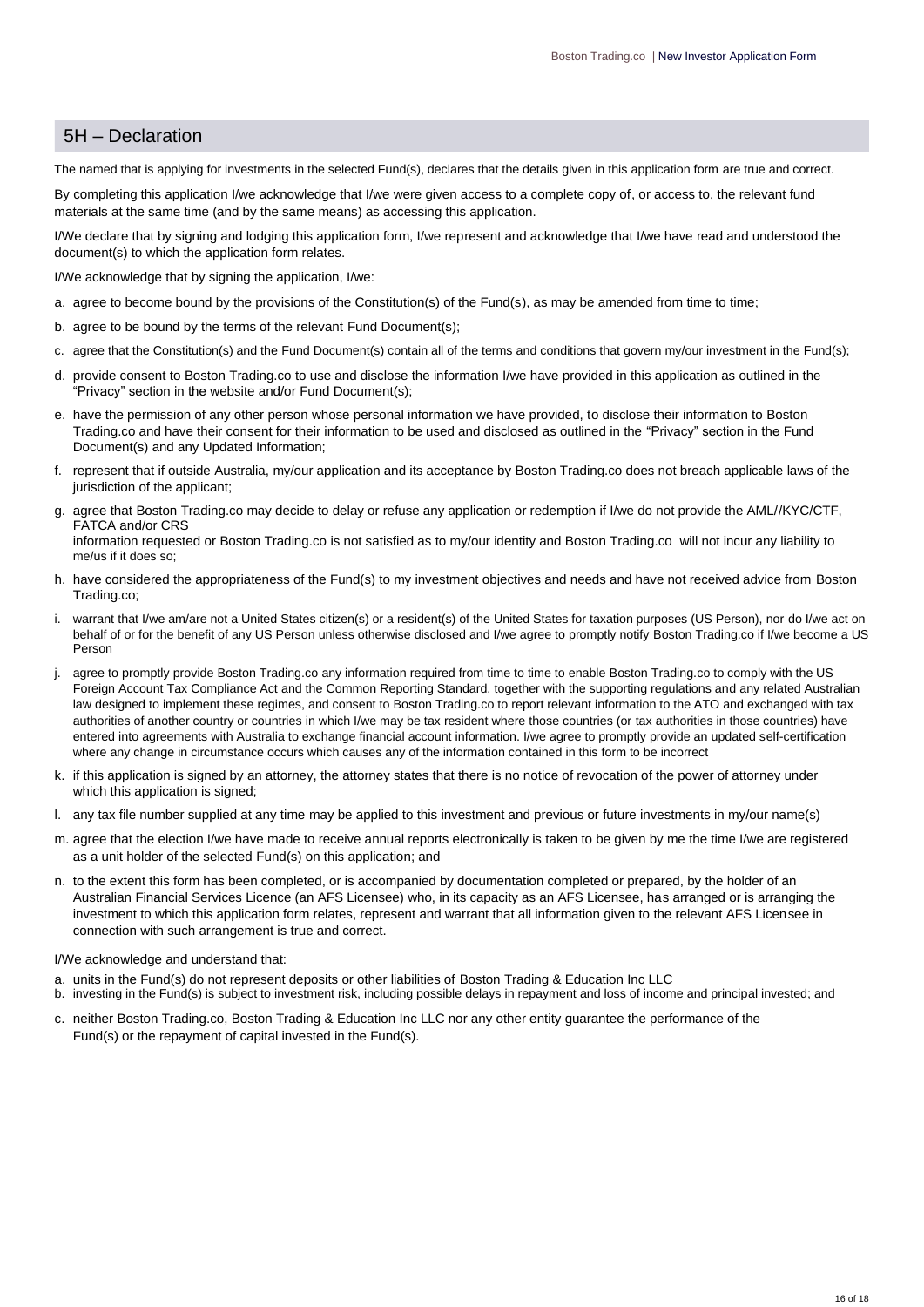#### 5I – Investor Signature

For all applications except where the Investor is an Individual, please have two authorised persons signing the New Investor Application Form.

| Investor 1                                                                                     | Investor 2                                                     |  |
|------------------------------------------------------------------------------------------------|----------------------------------------------------------------|--|
| <b>Print Name</b>                                                                              | <b>Print Name</b>                                              |  |
|                                                                                                |                                                                |  |
| Signature of Investor 1                                                                        | Signature of Investor 2                                        |  |
|                                                                                                |                                                                |  |
|                                                                                                |                                                                |  |
| Title of Signatory (e.g. Director, Trustee, Power of Attorney)                                 | Title of Signatory (e.g. Director, Trustee, Power of Attorney) |  |
|                                                                                                |                                                                |  |
| Date (DD/MM/YYYY)                                                                              | Date (DD/MM/YYYY)                                              |  |
|                                                                                                |                                                                |  |
| If there are more than two signatories please include an attached list of names and signatures |                                                                |  |

#### 5J– Adviser Declaration (if applicable)

To be completed by the financial adviser described in section 5B.

By signing below and submitting the enclosed copy of the relevant Financial Services Council/Financial Planning Association of Australia Identification Form (FSC/FCA Form) in relation to the applicant, I represent to the issuer of the product to which this application relates (Boston Trading.co) that I:

- a. have followed the FSC/FPA Industry Guidance Note No. 24 and any other applicable guidelines and laws with respect to the Anti-Money Laundering, Know Your Customer and Counter-Terrorism Financing Act 2006 (AML//KYC/CTF Laws);
- b. will make available to Boston Trading.co, on request, original verification and identification records obtained by the financial adviser in respect of the applicant, being those records referred to in the FSC/FPA Form;
- c. will provide details of the customer identification procedures adopted by the financial adviser in relation to the applicant;
- d. have kept a record of the applicant's identification and verification and will retain these in our file for a period of seven years after the financial adviser's relationship with the applicant has ended;
- e. will use reasonable efforts to obtain additional information from the applicant if Boston Trading.co requests the financial adviser to do so;
- f. will not knowingly do anything to put Boston Trading.co in breach of AML/KYC/CTF Laws; and
- g. will notify Boston Trading.co immediately if I become aware of anything that would put Boston Trading.co in breach of AMLKYC//CTF Laws.

#### Print Name

Signature of Advisor

#### Please Enclose

Ensure you have enclosed a copy of the relevant FSC/FPA of Australia Identification Form.

Date (DD/MM/YYYY)